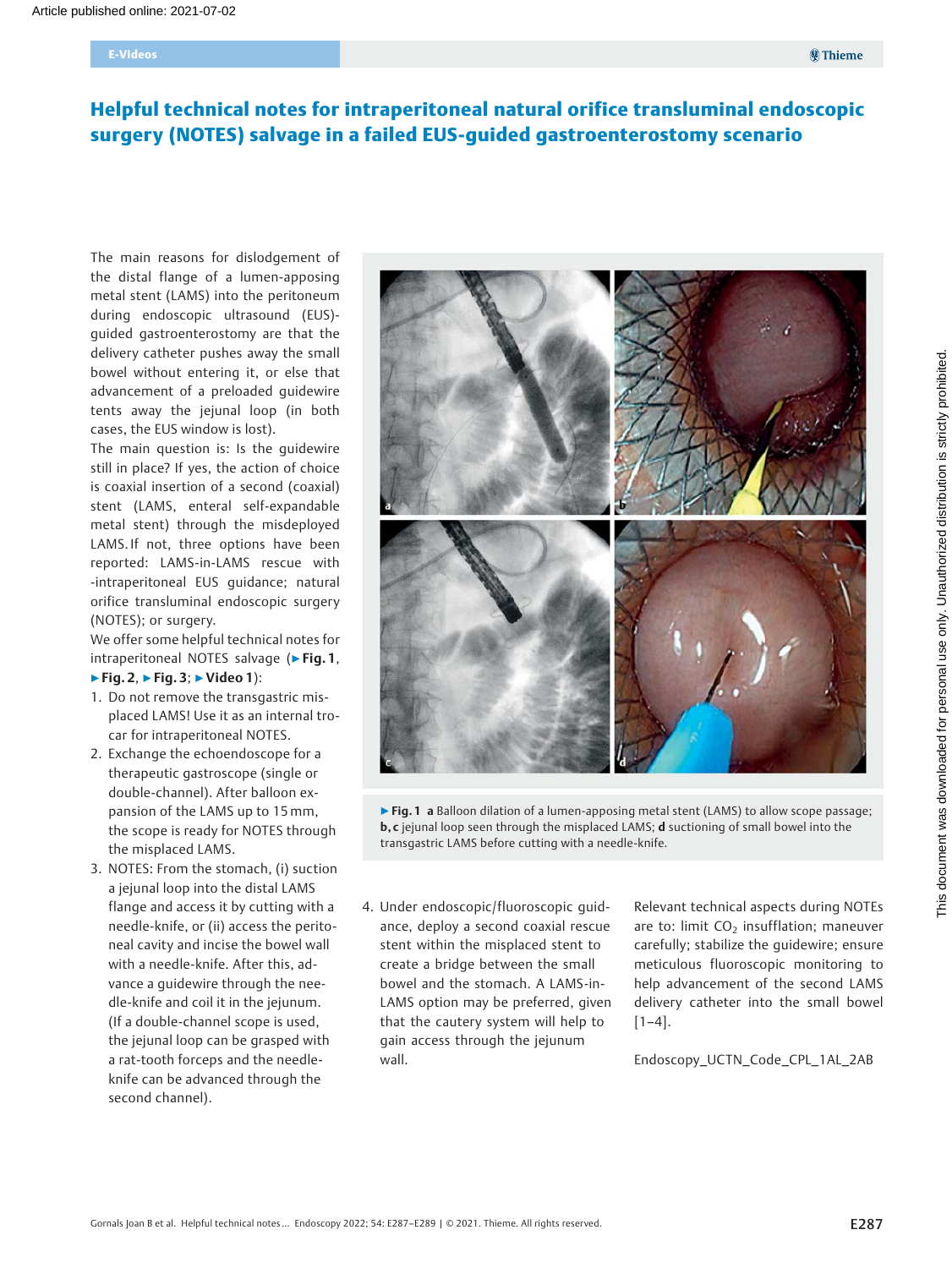

▶ Fig. 2 a-d Peritoneoscopy: accessing a jejunal loop. a, b Avoid an acute angle like this (the liver is seen).  $c, d$  Try to maintain the LAMS and the scope in the same plane.



▶ Fig. 3 a, b The second LAMS delivery catheter with its distal flange deployed inside the jejunal loop is pulled into the misplaced LAMS.  $c, d$  The second LAMS in position within the first LAMS, creating a bridge between the small bowel and the stomach.

#### Competing interests

J. B. Gornals is a consultant for Boston Scientific.

## The authors

#### Joan B. Gornals<sup>1[,](https://orcid.org/0000-0002-3438-6867)2</sup> Claudia F. Consiglieri<sup>1 (0</sup> Sandra Maisterra<sup>1</sup>[,](https://orcid.org/0000-0001-6163-4582) Albert Garcia-Sumalla<sup>1</sup> Julio G. Velasquez-Rodriguez<sup>1</sup>, Carme Loras<sup>2,3</sup>

- 1 Endoscopy Unit, Department of Digestive Diseases, Hospital Universitari de Bellvitge, Bellvitge Biomedical Research Institute (IDIBELL), University of Barcelona, Catalonia, Spain
- 2 Faculty of Health Sciences, Universitat Oberta de Catalunya, Barcelona, Catalonia, Spain
- 3 Endoscopy Unit, Department of Digestive Diseases, Hospital Universitari Mutua de Terrassa, Fundacio per la Recerca Mutua de Terrassa, CIBERehd, Terrassa, Catalonia, Spain

#### Corresponding author

#### Joan B. Gornals, MD, PhD

Endoscopy Unit, Department of Digestive Diseases, Hospital Universitari de Bellvitge – IDIBELL, Feixa Llarga s/n, 08907 L'Hospitalet de Llobregat, Barcelona, Catalonia, Spain jgornals@bellvitgehospital.cat

#### References

- [1] Sanchez-Ocana R, Penas-Herrero I, Gil-Simon P et al. Natural orifice transluminal endoscopic surgery salvage of direct EUS-guided gastrojejunostomy. VideoGIE 2017; 2: 346– 348
- [2] Ligresti D, Amata M, Barresi L et al. The lumen-apposing metal stent (LAMS)-in-LAMS technique as an intraprocedural rescue treatment during endoscopic ultrasoundguided gastroenterostomy. Endoscopy 2019; 51: 331–332
- [3] James TW, Grimm IS, Baron TH. Intraperitoneal echoendoscopy for rescue of a gastrojejunal anastomosis. VideoGIE 2019; 4: 528– 529
- [4] Tyberg A, Saumoy M, Kahaleh M. Using NOTES to salvage a misdeployed lumenapposing metal stent during an endoscopic ultrasound-guided gastroenterostomy. Endoscopy 2017; 49: 1007–1008